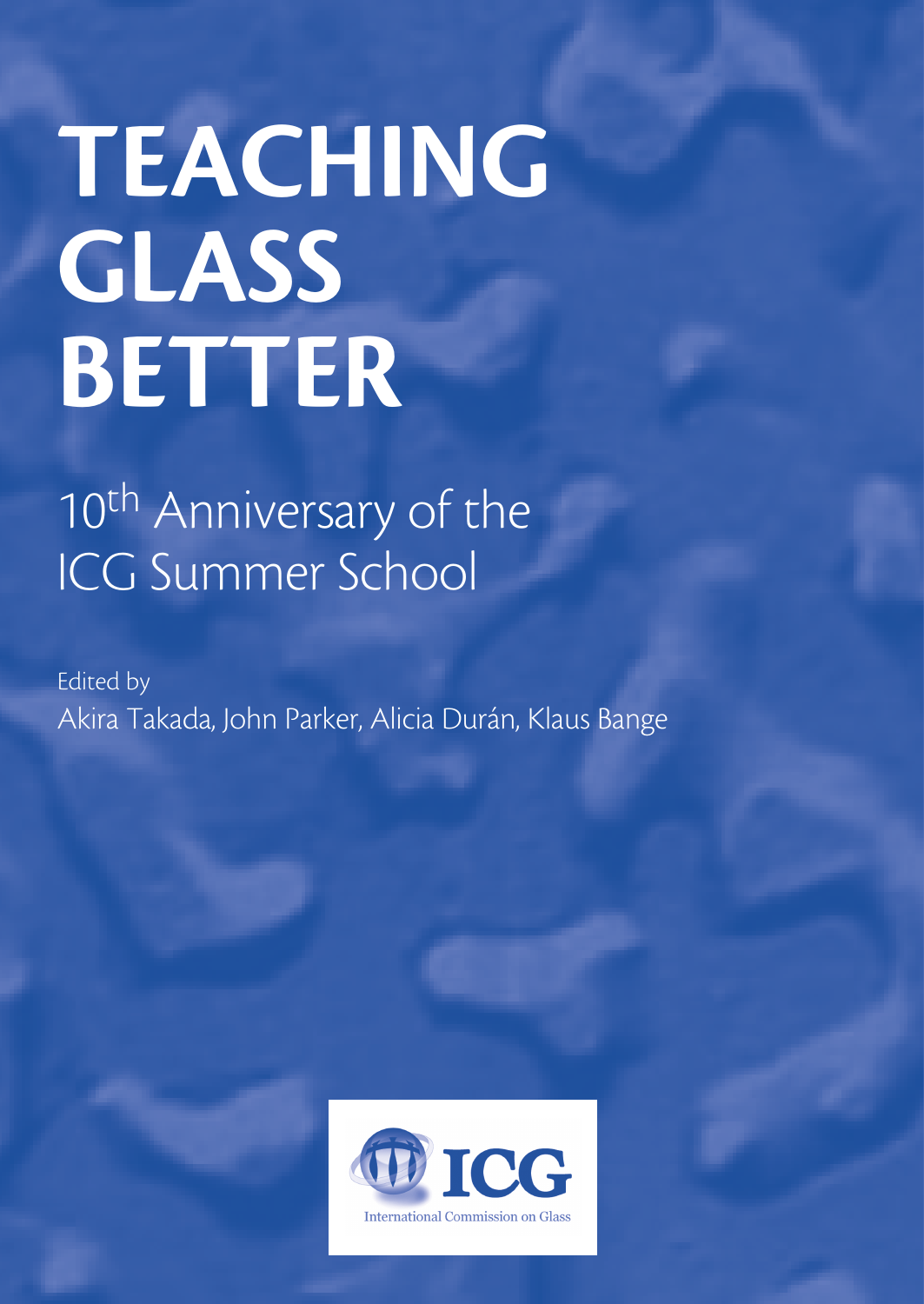## **CONTENTS**

| 1.    |                                                                    |
|-------|--------------------------------------------------------------------|
| 2.    |                                                                    |
| 2.1.  |                                                                    |
| 2.2.  |                                                                    |
| 2.3.  |                                                                    |
| 2.4.  |                                                                    |
| 2.5.  |                                                                    |
| 2.6.  |                                                                    |
| 2.7.  |                                                                    |
| 2.8.  |                                                                    |
| 2.9.  |                                                                    |
| 2.10. |                                                                    |
| 2.11. |                                                                    |
| 2.12. |                                                                    |
|       |                                                                    |
| 3.    |                                                                    |
| 3.1.  |                                                                    |
| 3.2.  |                                                                    |
| 3.3.  |                                                                    |
| 3.4.  |                                                                    |
| 3.5.  |                                                                    |
| 3.6.  |                                                                    |
| 3.7.  | Consequences of different iron oxidation states for applications48 |
| 3.8.  |                                                                    |
| 3.9.  |                                                                    |
| 3.10. |                                                                    |
| 3.11. |                                                                    |
| 3.12. |                                                                    |
| 3.13. |                                                                    |
| 3.14. |                                                                    |
| 3.15. |                                                                    |
| 4.    | DIFFRACTION AND X-RAY ABSORPTION SPECTROSCOPY57                    |
| 4.1.  |                                                                    |
| 4.2.  |                                                                    |
| 4.3.  |                                                                    |
|       |                                                                    |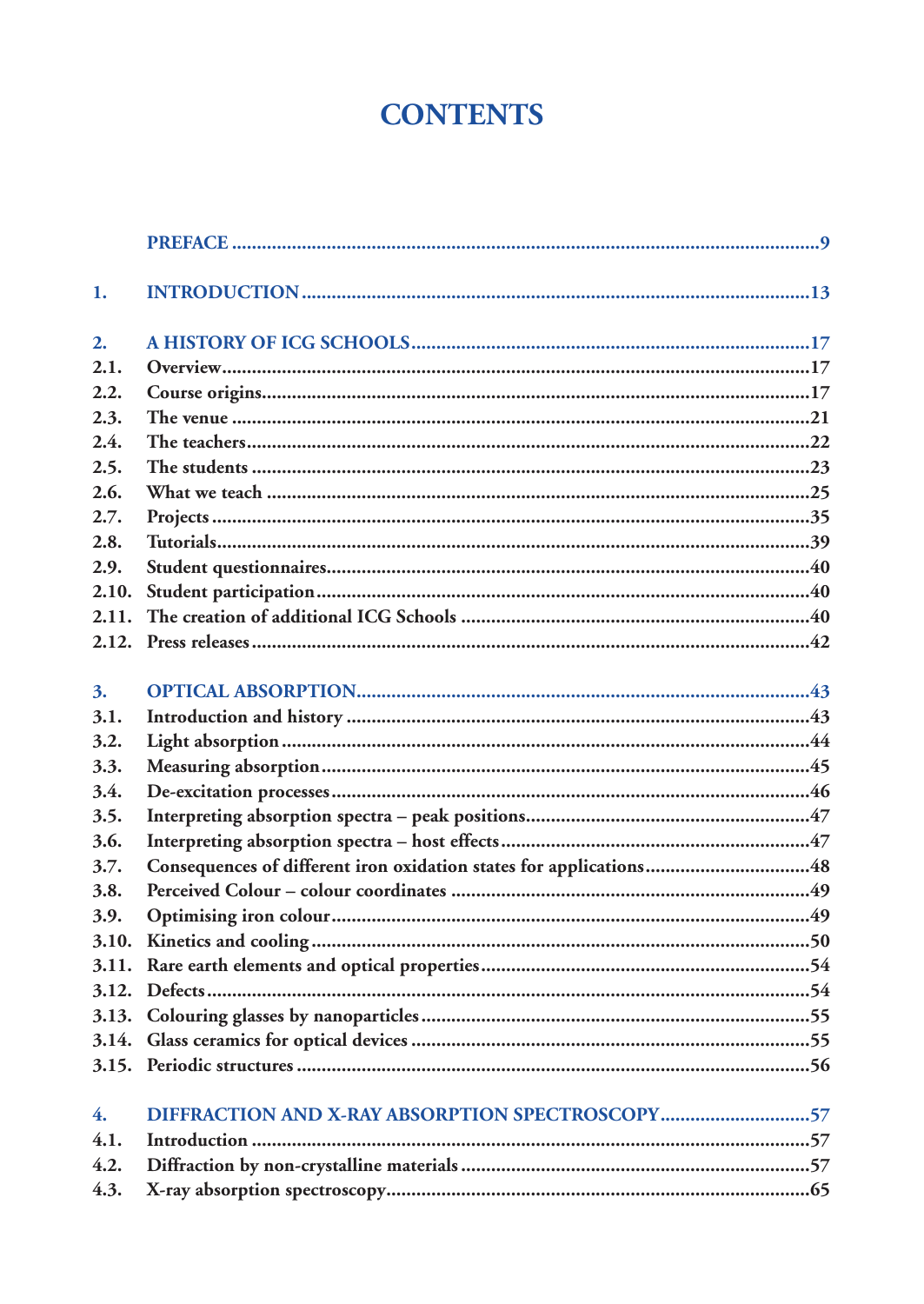| 5.    |                                                       |
|-------|-------------------------------------------------------|
| 5.1.  |                                                       |
| 5.2.  |                                                       |
| 5.3.  |                                                       |
| 5.4.  |                                                       |
| 5.5.  |                                                       |
| 5.6.  |                                                       |
| 5.7.  |                                                       |
|       |                                                       |
| 6.    | <b>SOLID-STATE NUCLEAR MAGNETIC RESONANCE APPLIED</b> |
|       |                                                       |
| 6.1.  |                                                       |
| 6.2.  |                                                       |
| 6.3.  |                                                       |
| 6.4.  |                                                       |
| 6.5.  |                                                       |
| 6.6.  |                                                       |
|       |                                                       |
| 7.    |                                                       |
| 7.1.  |                                                       |
| 7.2.  |                                                       |
| 7.3.  |                                                       |
| 7.4.  |                                                       |
| 7.5.  |                                                       |
|       |                                                       |
| 8.    |                                                       |
| 8.1.  |                                                       |
| 8.2.  |                                                       |
| 8.3.  |                                                       |
| 8.4.  |                                                       |
|       |                                                       |
| 9.    |                                                       |
| 9.1.  |                                                       |
| 9.2.  |                                                       |
| 9.3.  |                                                       |
| 9.4.  |                                                       |
| 9.5.  |                                                       |
| 9.6.  |                                                       |
|       |                                                       |
| 10.   |                                                       |
| 10.1. |                                                       |
| 10.2. |                                                       |
| 10.3. |                                                       |
|       |                                                       |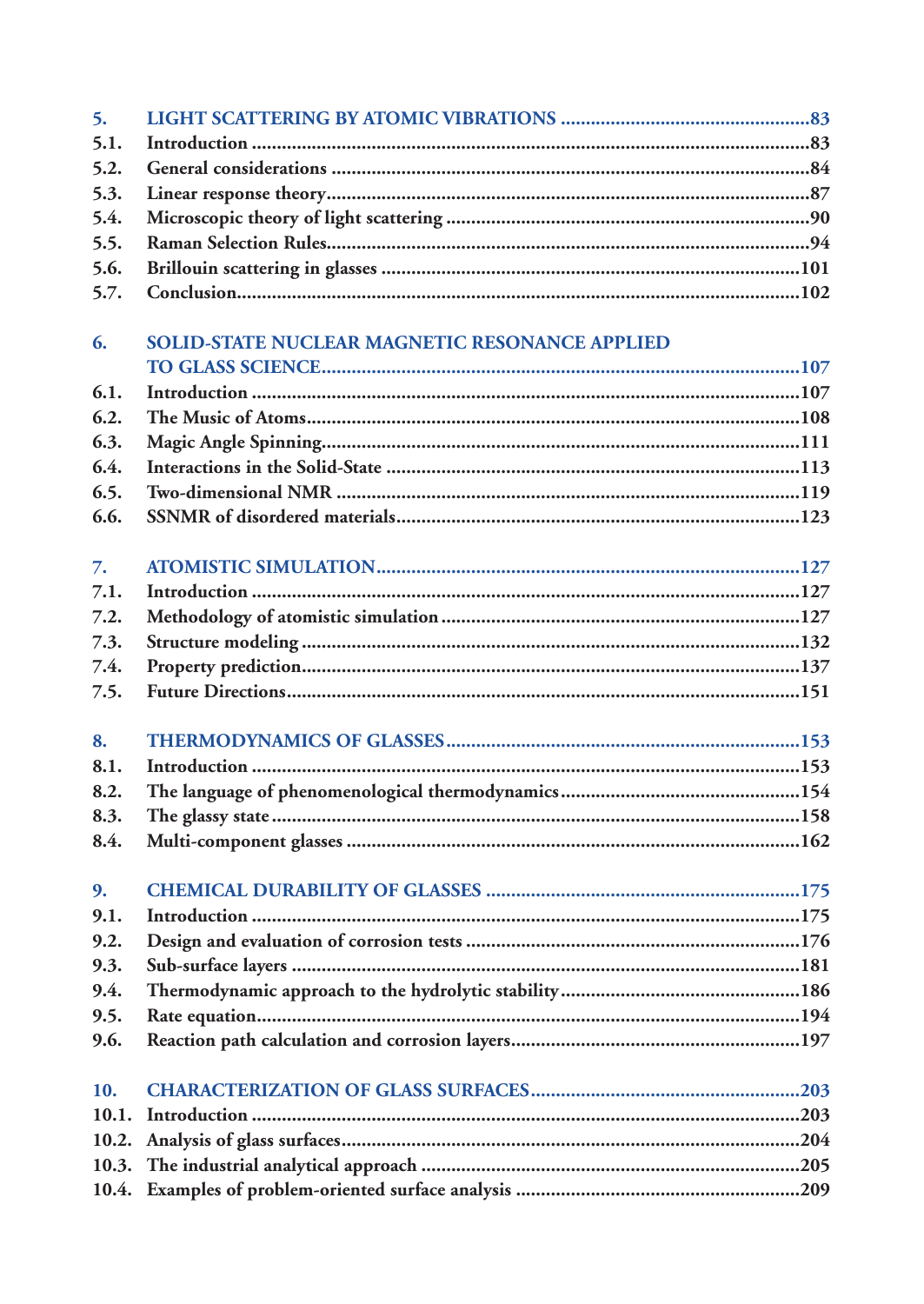| 11.   | <b>CONTROLLED CRYSTALLIZATION OF GLASSES -</b>                                    |
|-------|-----------------------------------------------------------------------------------|
|       | FROM TRANSFORMATION KINETICS TO GLASS-CERAMICS 215                                |
| 11.1. |                                                                                   |
|       |                                                                                   |
| 11.3. |                                                                                   |
|       |                                                                                   |
|       |                                                                                   |
| 12.   |                                                                                   |
|       |                                                                                   |
|       | 12.2. Why do some compositions undergo phase separation?                          |
|       |                                                                                   |
| 12.3. |                                                                                   |
|       | 12.4. Characterization of phase separation. Structural characterization tools 250 |
|       | 12.5. Summary of the general effect of phase separation on glass properties250    |
|       |                                                                                   |
|       |                                                                                   |
| 13.   |                                                                                   |
| 13.1. |                                                                                   |
|       |                                                                                   |
|       |                                                                                   |
| 13.4. |                                                                                   |
| 13.5. |                                                                                   |
| 13.6. |                                                                                   |
| 13.7. |                                                                                   |
| 13.8  | More complex processes involving multicomponent diffusion 266                     |
|       |                                                                                   |
| 14.   | ROOM TEMPERATURE MECHANICAL PROPERTIES                                            |
|       |                                                                                   |
| 14.1. |                                                                                   |
|       |                                                                                   |
|       |                                                                                   |
|       |                                                                                   |
|       |                                                                                   |
| 15.   | HEAT TRANSFER PHENOMENA IN INDUSTRIAL GLASS MELTING                               |
|       |                                                                                   |
|       |                                                                                   |
|       | 15.2. Catalog of Heat Transfer and Affiliated Phenomena in Glassmaking 288        |
| 15.3. |                                                                                   |
|       |                                                                                   |